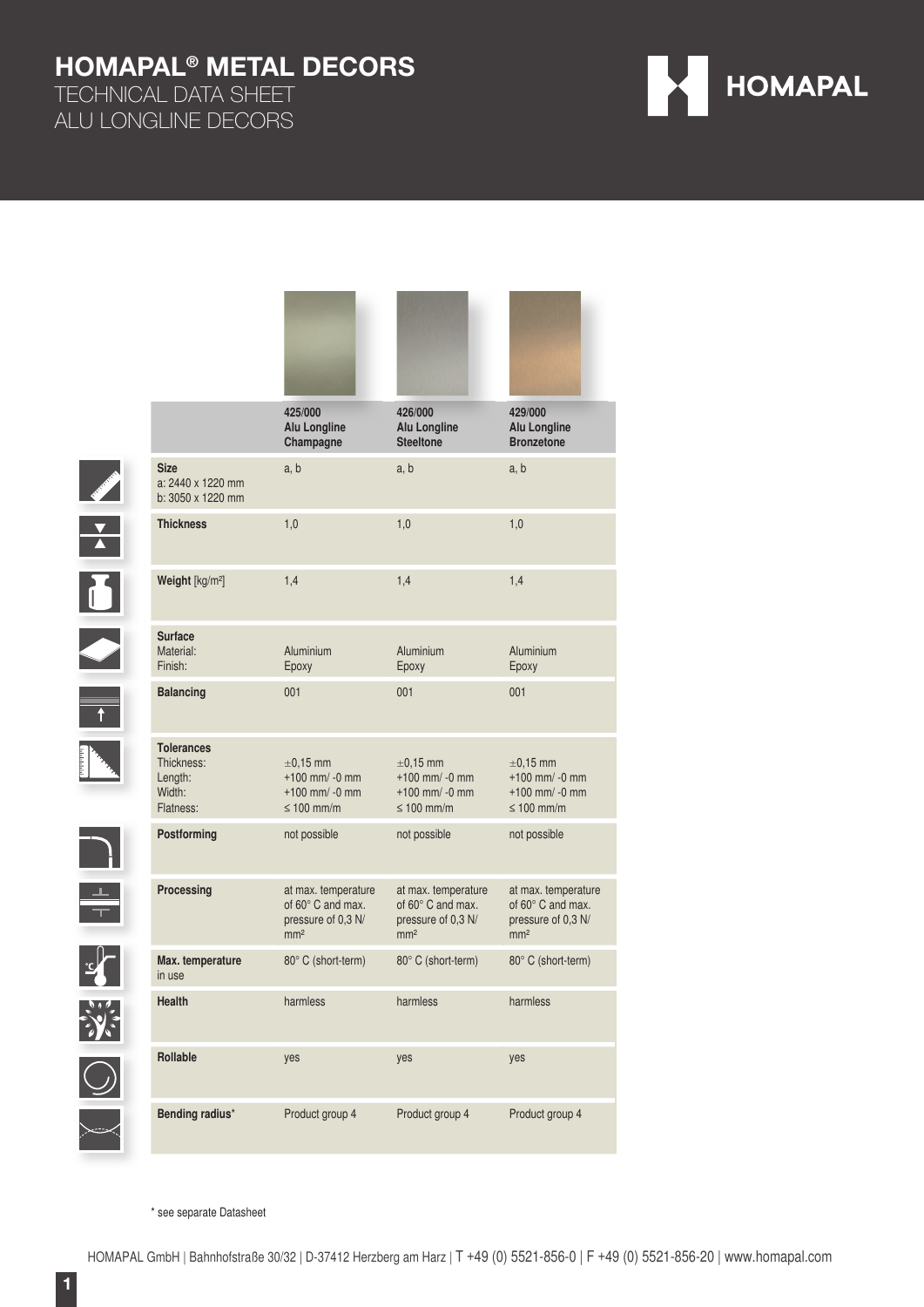TECHNICAL DATA SHEET ALU LONGLINE DECORS





#### **GENERAL INFORMATION**

HOMAPAL® alu longline aluminium is a decorative metal laminate with a surface material consisting of a thin aluminium layer. This aluminium layer is protected by a thin epoxy coating.

#### **Note**:

The kraft paper core layers are impregnated with phenol-formaldehyde resin. The HOMAPAL® metal laminate consists of approx. 55% paper, 25% phenol-formaldehyde resin and 20% metal foil.

The phenol-formaldehyde resin is irreversibly chemically cross-linked and forms a cured, stable material whose properties are fundamentally different to those of the raw materials.

HOMAPAL® metal laminate is manufactured under the simultaneous application of heat ( $> 120^{\circ}$ C) and a high specific pressure (> 5 MPa).



### **CARE AND CLEANING**

A soft, lint-free cloth and a mild cleaning agent should always be used for cleaning. Strongly alkaline, strongly acidic, or cleaning agents with abrasive components must not be used. Alternative cleaning agents should only be used after consultation with HOMAPAL Application Technology.

#### **PROCESSING INFORMATION:**

HOMAPAL® metal laminate can be sawn, drilled or milled as with all standard laminates (HPL), whereby the use of carbide-tipped cutting tools is recommended. The standard safety directives regarding dust extraction and fire protection are to be complied with during the processing and finishing of HPL.

Due to the fact that the material has very sharp edges, gloves and safety goggles should be worn. Precautions should be taken to prevent dust during processing and local regulations must be complied with. When processing, always observe the same working direction, otherwise there will be changes in the appearance. When cutting, the decor side should always be facing up.

Due to technical characteristics in the production process, metal laminates show slight deviations in appearance that cannot be avoided. We recommend to use only decors from one batch (see date of manufacture on the protective transport foil).

#### **APPLICATION AREAS**

Only use indoors and vertically. As horizontal use and use in damp rooms is only possible to a limited extent, we cannot recommend it. You can learn more details from our applications engineering department on request.

#### **SUBSTRATE:**

All standard substrates suitable for laminates are also suitable for HOMAPAL® metal laminate. It is to be ensured that the moisture content of the substrate is not higher than that of the HOMAPAL® metal laminate (see storage and conditioning).



### **GLUEING**

Commercially available adhesives and glues such as PVAC glue, two-component adhesives (epoxy) and neoprene contact adhesives are recommended. Exception: Urea bonding adhesives are not suitable. Comply with the manufacturer processing instructions in all cases. Never use water-based adhesives when applying moisture-proof materials. The moisture in the adhesive cannot dissipate and, therefore, the adhesive bond cannot dry.

#### **DISPOSAL**

HOMAPAL® laminates are not classed as hazardous substances or dangerous goods. Waste can be incinerated in officially approved industrial combustion plants or deposited in controlled landfills, according to local regulations. High pressure laminate waste is classified as "other hardened plastics" i.e., it is similar to domestic waste.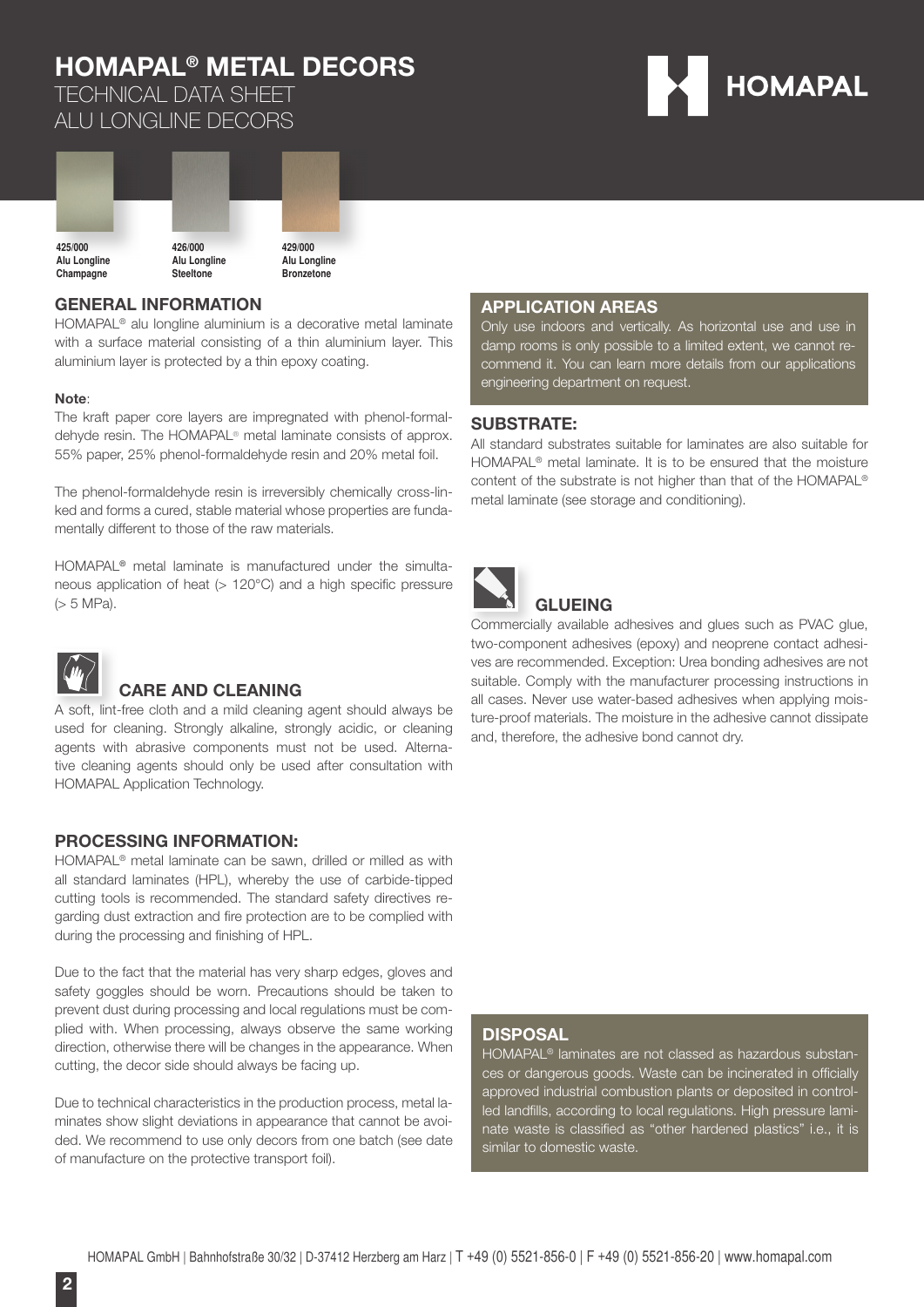

TECHNICAL DATA SHEET ALU LONGLINE DECORS



#### **STORAGE AND CONDITIONING**

As with standard HPL products, HOMAPAL<sup>®</sup> metal laminate must also be stored in a closed storeroom protected against moisture and UV radiation. Storage should be in a standard climate, i.e. approx. 18-25°C and 50-60% relative humidity.

The panel is covered with a protective foil upon completion of the final inspection. Our protective foil is only a transport protec**tion.** This does not absolve you from a timely incoming inspection (prior inspection of colour, colour uniformity and other quality characteristics of the laminate). The protective foil has to be removed before further processing. The surface protected by the removable protective foil should not be exposed to light for a long time. There is a risk that the foil will become more difficult to remove. (Use top cover!) The protective foil is not impermeable to liquids.

To avoid changes to the adhesive strength of the protective foil on the panel surface, the storage temperature should not deviate from the above specified temperatures by more than  $\pm 10^{\circ}$ C during longer storage periods.

Laminates are to be stored fully supported and horizontal. If this is not possible, positioning at an incline of approx. 80° with full-surface support and an abutment on the ground to prevent slipping is recommended. The best conditioning is achieved in the room climate of the later area of application. This conditioning is recommended because materials that are processed in an excessively moist condition will tend towards expansion over time, and materials that are too dry will tend towards shrinking. All materials should be conditioned together for at least 48 hours.

Note: Always carry panels flat to avoid bends and cracks in the surface.







#### **BALANCING**

Stresses always arise between two different materials that are joined together. Therefore, a substrate must be covered on both sides with materials that are subject to the same dimensional changes under the influence of heat and moisture (conditioning of all materials). This applies in particular if the finished composite panel is to be self-supporting and is not held by a rigid construction. The larger the areas to be covered, the more attention is to be paid to the choice of the backing type, a symmetrical construction and the density and rigidity of the substrate. Our experience shows that substrates of a thickness  $\lt/= 13$  mm are critical in terms of the flatness of the composite element.

Fundamentally, factors such as the rigidity and symmetrical construction of the substrate, uniform appliance of adhesive and press temperature, as well as the size and angle of attachment of the object have an over-proportional influence here. The best results are always achieved through the use of the same laminate from the same manufacturer on both the front and rear sides. Both sides must always be glued to the substrate with the same running or finish direction on both sides (never at right-angles to each other).

To keep costs low, the use of second-choice laminates of the same material, or special backing material without the finish quality of the top layer is recommended. The use of other materials as backing cannot be recommended - even if the physical characteristics are as close as possible to those of HOMAPAL® metal laminate because the results can never be predicted with certainty.

#### **HOMAPAL LAMINATE IN THE EVENT OF FIRE?**

HOMAPAL<sup>®</sup> metal laminate is difficult to set on fire and has the property of delaying the spread of flames. In the event of incomplete combustion - as with any other material - the smoke may contain toxic substances.

The same fire-fighting techniques can be used on fires involving HOMAPAL® metal laminates that are used on wood-based building materials.